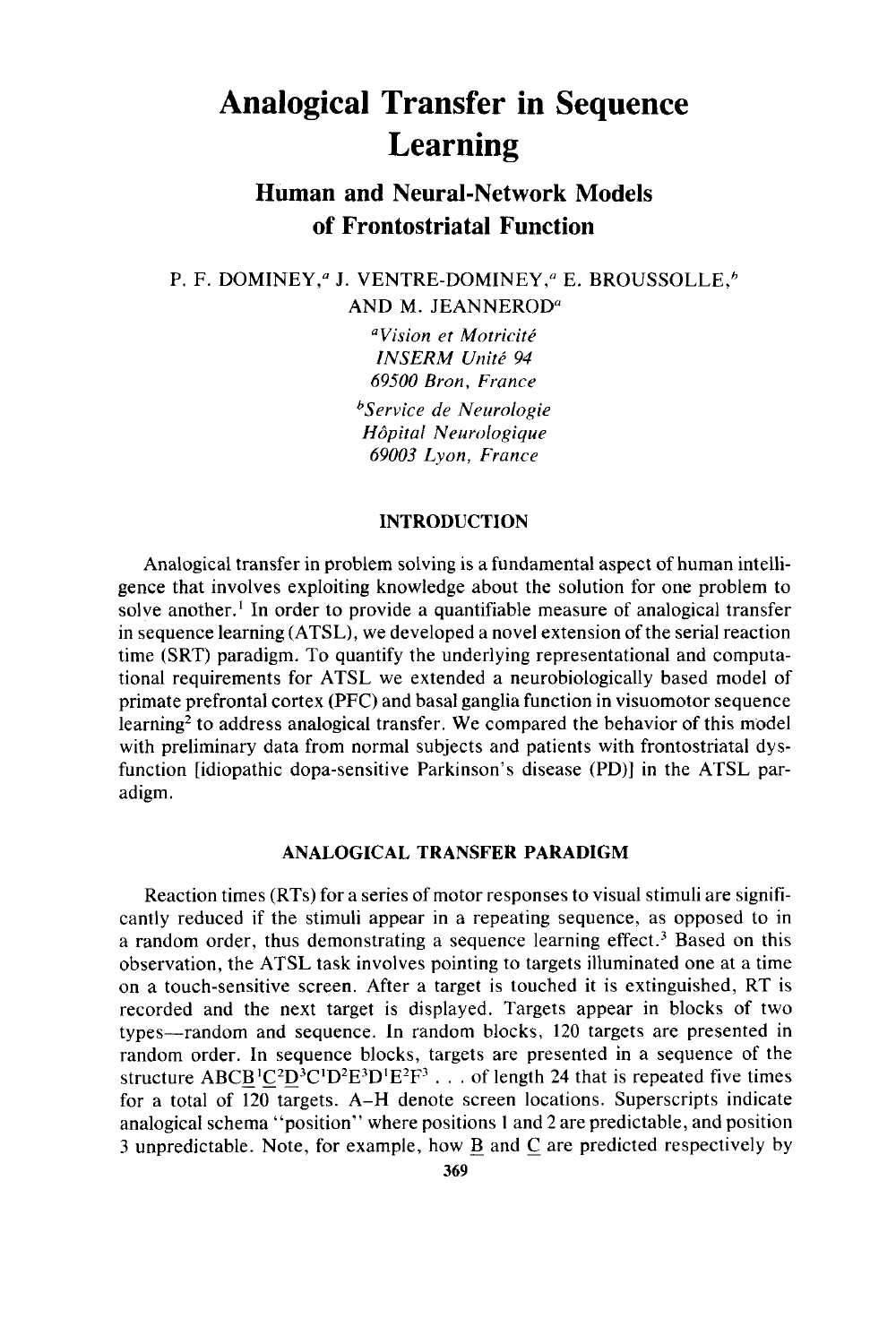the element two places behind (referred to as " $n - 2$ "), whereas **D** is unpredictable (referred to as "u"). This pattern " $n-2$ ,  $n-2$ , u" repeats throughout the sequences, and is the underlying analogical schema.

An experimental session starts with 20 random practice targets. The recording session starts with a random block of 120 trials, followed by *three different* sequence blocks (that share the analogical schema " $n-2$ ,  $n-2$ , **u**") of 120 trials each, and a final random block of 120 trials. Partially informed subjects are told a pattern may repeat in some sequences. Fully informed subjects are additionally shown a diagram of the repeating schema before and once during the test.

# **A MODEL OF ANALOGICAL TRANSFER**

Performance of our existing sequence learning model<sup>2</sup> on this task indicates sequence learning capacity alone is not sufficient for ATSL (FIG. IA). In the updated model (FIG. IB), instead of learning sequences of specific items, the model recognizes if elements are novel or repeated, and learns sequences of descriptions in terms of novel versus repeated elements. In this sense the sequence ABABC is the same as the sequence EFEFG. Both can be described "u, u,  $n-2$ ,  $n - 2$ , **u**".

#### **HUMAN PERFORMANCE**

Normal subjects display significant analogical transfer between sequence blocks in the fully informed condition (FIG. 2A), and less but still significant learning in the partially informed condition (FIG. 2B). Patients with PD appear to display impaired transfer in both conditions (FIG. 2C and D), similar to impairment in SRT of patients with PD.4

### **CONCLUSIONS**

ATSL **is** a new, quantitative model of analogical transfer. Normal subjects and a model with capacities for (1) memory of previous elements, **(2)** recognition of element repetition, and (3) modulation of behavior based on this recognition can realize ATSL. Patients with PD, however, and a model that does not possess these abstract capacities are both impaired in ATSL. These capacities for abstraction are likely based in the PFC and its corresponding frontostriatal circuitry, at the head of the developmental corticofrontal hierarchy that forms progressively higher levels of representation, from muscle contraction parameters to abstract representations for goal-directed action.'

Our repeating sequences have length 24 (difficult even for normal subjects), $4$ whereas the underlying analogical schema " $n - 2$ ,  $n - 2$ ,  $u$ " has length 3. This task thus attempts to dissociate sequence learning from the induction and transfer' of a three-element analogical schema. The limited but existing ATSL performance **of** subjects with PD demonstrates an impaired capacity for analogical transfer that is at least partially independent of their impaired SRT capacity (which would be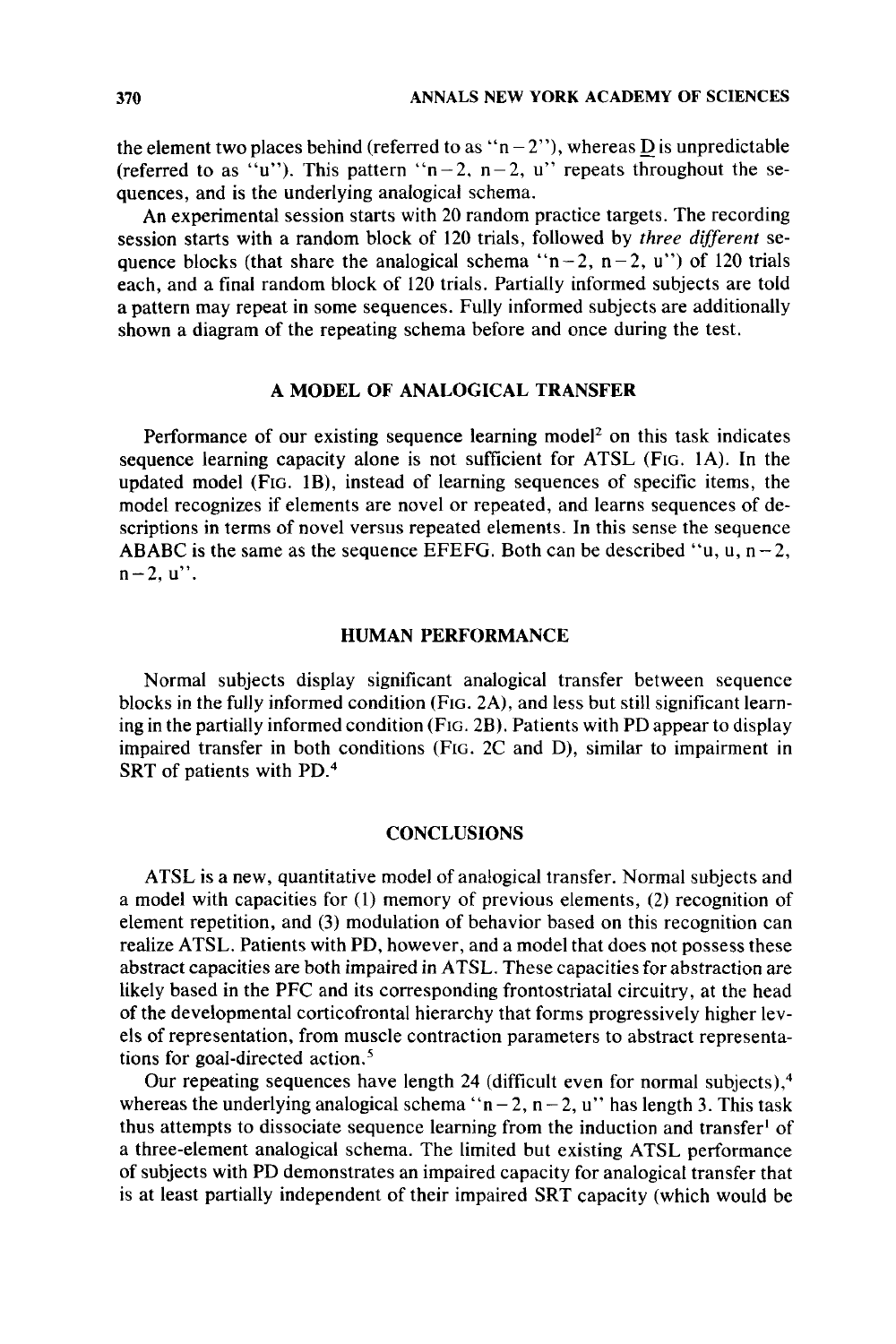

**FIGURE 1. (A)** Performance for the original and updated models of analogical transfer in sequence learning (ATSL). **R1,** R2 represent random blocks; **S1,** S2, two sequence blocks with different surface structure but shared analogical structure. RI establishes the baseline response time. Sequence training: nine blocks of training with **S1** yield standard SRT reduction in response time (RT). Sequence testing: learning demonstrated with sequence (reduced RT) and random (increased RT) blocks. Analogical transfer testing: with a new sequence (S2) that has the same analogical structure as S1. The updated model displays generalization (ATSL) to S2, whereas the original model does not. **(B)** Extension to sequence model to accommodate ATSL. Original model' encoded sequence state in prefrontal cortex (PFC) and learned associations between states and corresponding sequence elements. Extension is in shaded region. Layers represent  $5 \times 5$  arrays of simulated neurons. Solid arrows, fixed connections; dotted arrows, modifiable connections. Seven short-term memory (STM) modules invariantly encode the  $n-1$ ,  $n-2$ ...  $n-7$ th previous responses. A recognition function compares the current response with these STMs. State now gets input from recognition and thus encodes both the abstract nature and the surface structure of the sequence. Modulatory neurons modulate the stored STM representations into the output. State controls this modulation. Each time a recognition occurs (that is, when sequence element is repeated), the current internal state becomes associated with the neuron in modulation that directs the recognized STM element to the output (Assoc). After training on ABABC, the model will recognize (and be able to repeat, and respond with reduced SRT) all sequences of the form 12123, or "unpredictable, unpredictable,  $n-2$ ,  $n-2$ , unpredictable."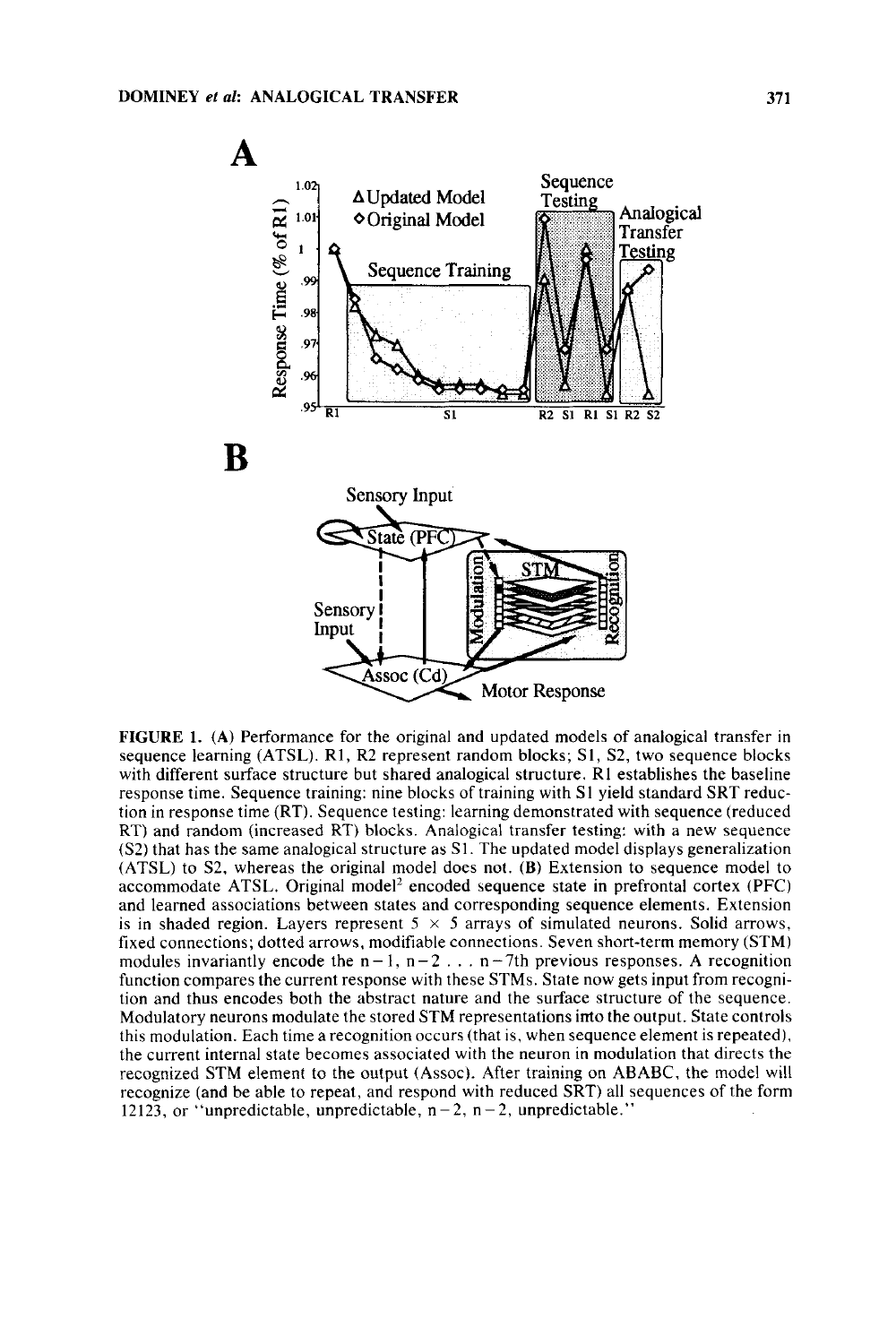

**FIGURE 2.** Human results in analogical transfer in sequence learning (ATSL) with a random block (Random I), followed by three different sequence blocks (SEQ1-3), and afinal random block (Random 2). **(A)** Fully informed control subjects and the updated model display significant transfer (as measured in the difference between blocks SEQ3 and SEQl). That the three SEQ blocks are all different indicates the improvement came from learning the abstract structure common to all three. The fact that this learning does not transfer to the Random 2 block indicates that real learning has taken place, rather than simple motor facilitation. (B) Partially informed controls display significant learning of the analogical schema, as their reaction times in SEQ3 for position 3 elements (unpredictable) are significantly higher than those for position 2 elements (predictable). **(C)** Fully informed subjects with PD appear to display impaired transfer with respect to controls. **(D)** Partially informed subjects with PD appear to display impaired learning of the analogical schema. A three-factor ANOVA revealed the following significant effects: (1) Instruction (fully informed, partially informed),  $F(1,36) = 61, p < .0001$ ; (2) Subject type (control, PD),  $F(1,36) = 14, p < .001$ ; (3) Block  $(SEQ1, SEQ2, SEQ3), F(2,36) = 5.5, p < .01.$  (1  $\times$  2) Instruction  $\times$  Subject-type interaction,  $F(1,36) = 5.5$ ,  $p < .05$ . Although these preliminary results indicate subjects with PD are impaired in ATSL with respect to controls, further verification with additional patients and controls is required.

of little value for sequences of length **24).4** This implies that distinct frontostriatal systems for simple and analogical transfer sequence learning capacities may be dissociably impaired in Parkinson's disease.

#### **REFERENCES**

**1.** GICK, M. L. & K. J. **HOLYOAK.** 1983. Schema induction and analogical transfer. Cogn. Psychol. **15:** 1-38.